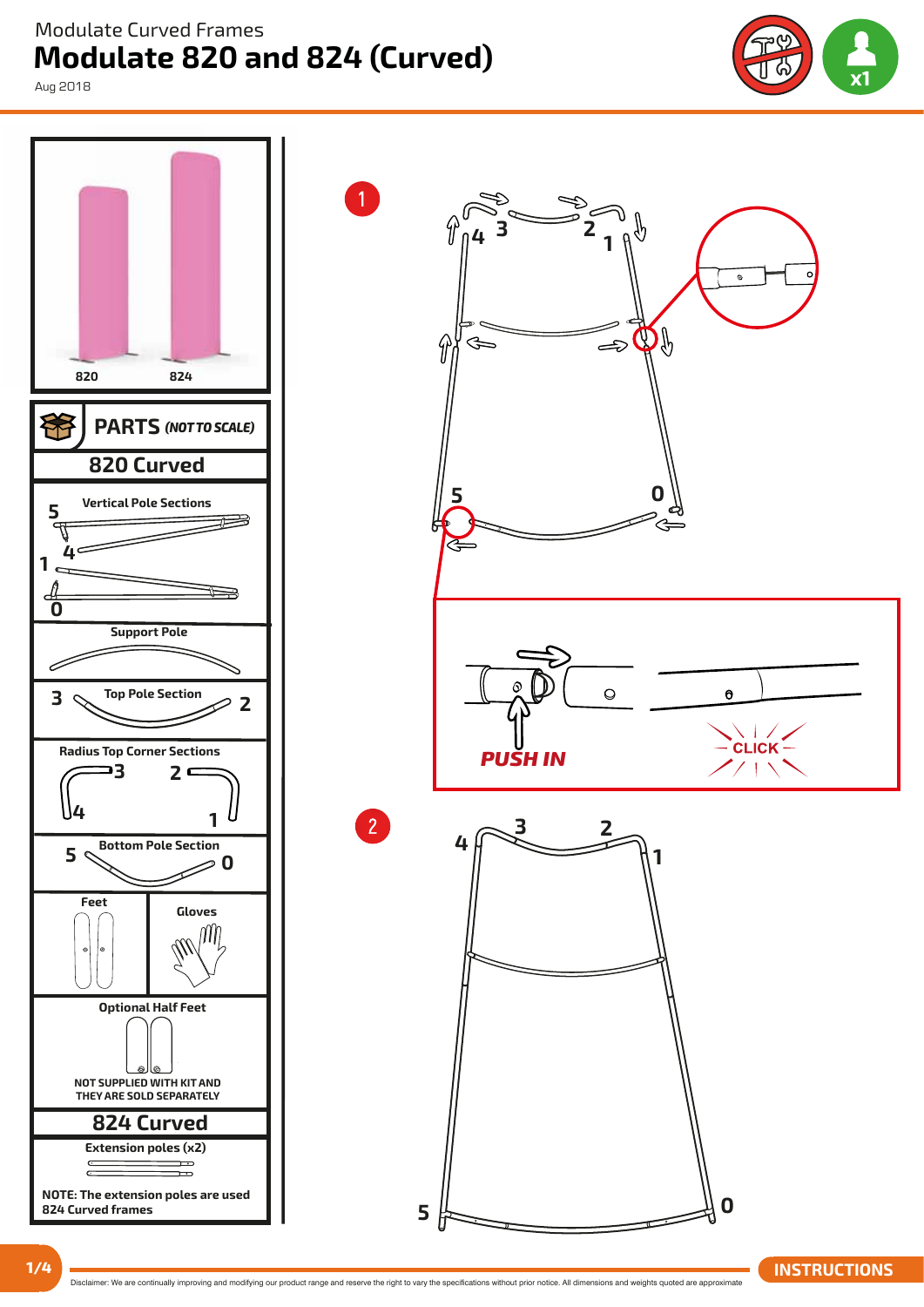Modulate Curved Frames

Aug 2018

**Modulate 820 and 824 (Curved)**



⊚  $\overline{1}$  $\overline{2}$ 3  $\overline{4}$ *ZIP*   $5\overline{5}$  $\overline{6}$ 8 ٣ *TURN*

**NOTE: Sticker on base of foot shows the directions for locking/unlocking foot**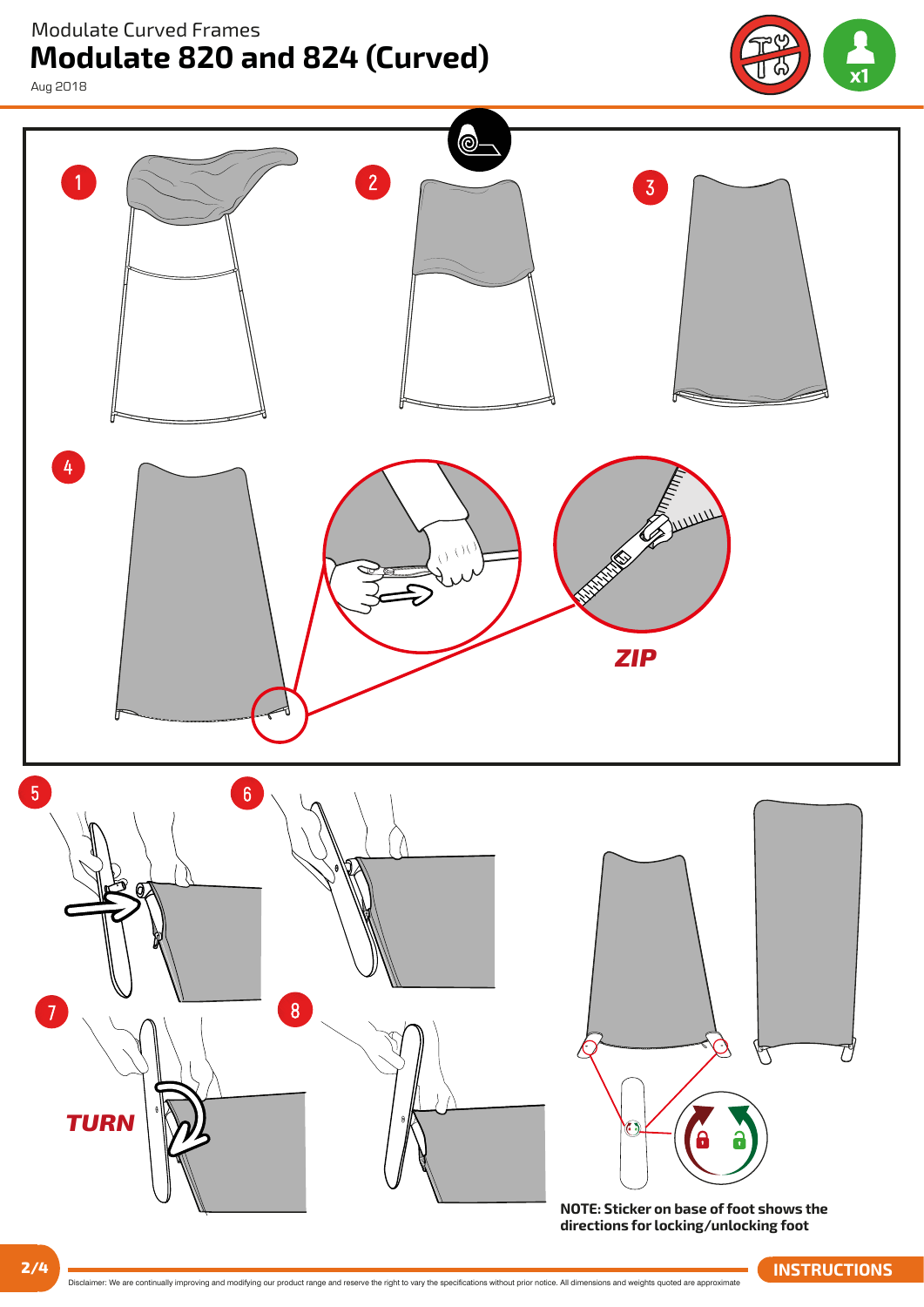